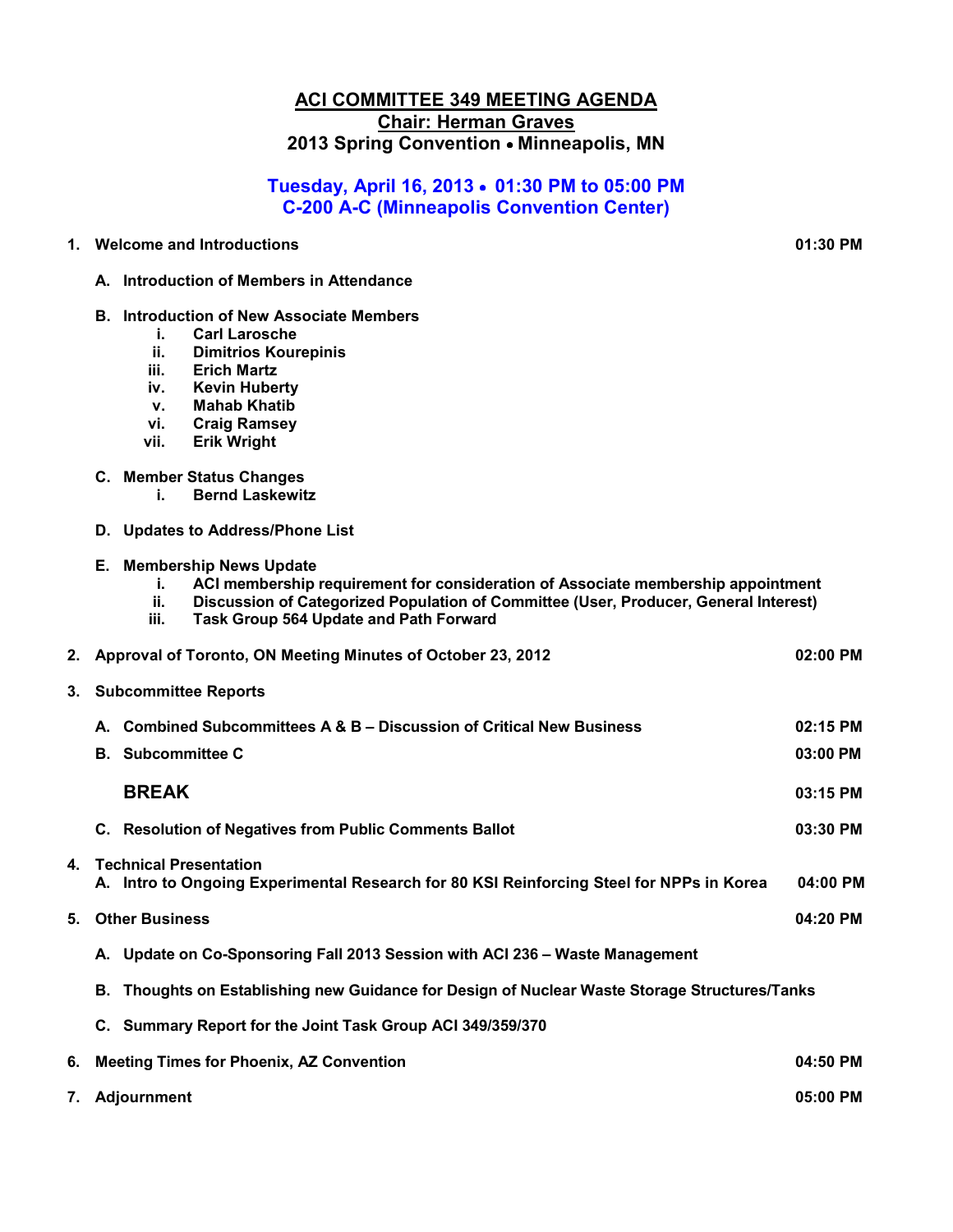### **ACI 349 Subcommittee A (Materials): Partha Ghosal & Subcommittee B (Design): Adeola Adediran 2013 Spring Convention** • **Minneapolis, MN**

# **Monday, April 15, 2013** • **12:30 PM to 04:30 PM C-200 H&I (Minneapolis Convention Center)**

|    | 1. Call to Order - Introductions of All Attendees<br>12:30 PM                                                                           |          |  |
|----|-----------------------------------------------------------------------------------------------------------------------------------------|----------|--|
|    | 2. Approval of Toronto, ON Meeting Minutes of October 22, 2012<br>12:40 PM                                                              |          |  |
| 3. | 12:50 PM<br>Discussion of outstanding negatives from Public Comment Ballots                                                             |          |  |
|    | 4. Task group Update for ACI 349.3R Revision - Partha Ghosal                                                                            | 01:20 PM |  |
|    | <b>BREAK</b>                                                                                                                            | 01:50 PM |  |
| 5. | New Business Items - Existing task groups                                                                                               |          |  |
|    | A. Task group update - Revision to ACI 349.1R & Appendix E - Amit Varma/Orhan Gurbuz 02:00 PM                                           |          |  |
|    | B. Examination of Design Implications on "Thermal gradients less than 100°F (56°C) need not be<br>analyzed. (ACI 349.1R)" - Sungjin Bae | 02:20 PM |  |
|    | C. Task group update for ACI 349 Seismic Design Philosophy - Carlos Cantarero                                                           | 02:40 PM |  |
| 6. | New Business Items - New task groups                                                                                                    |          |  |
|    | A. Section 9.2.3 revision - Javeed Munshi                                                                                               | 03:00 PM |  |
|    | B. Chapter 17 revision to reflect work by AISC TC 12 - Amit Varma                                                                       | 03:30 PM |  |
|    | C. Discussion to investigate Element Design Impact on ACI 349 -Adeola Adediran                                                          | 04:00 PM |  |
|    | 7. Adjournment of Meeting                                                                                                               | 04:30 PM |  |